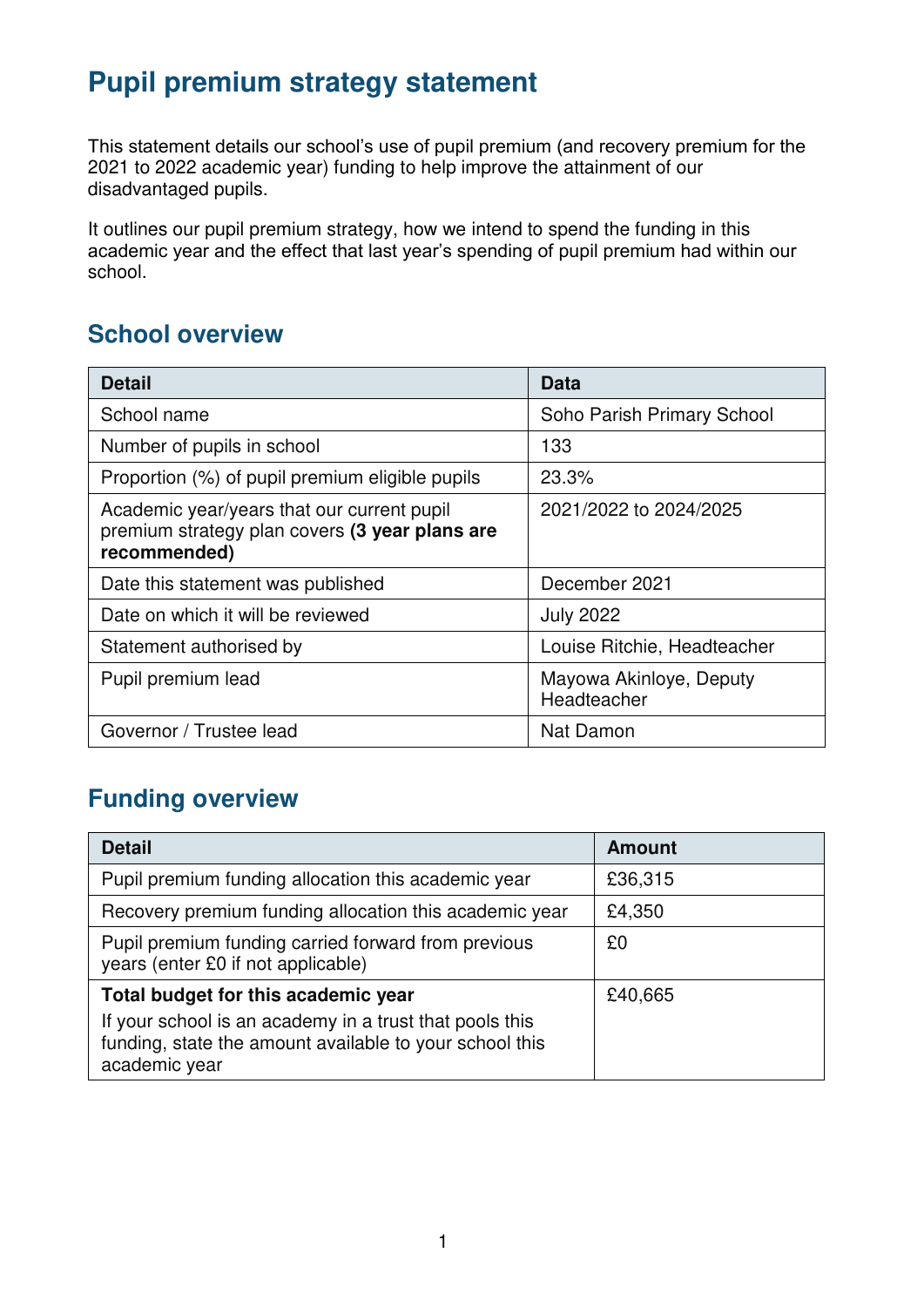# **Part A: Pupil premium strategy plan**

# **Statement of intent**

**Jesus said: I have come in order that you might have life – life in all its fullness. John 10:10** 

**Every child deserves to live life to the full.** Our holistic curriculum promotes emotional, intellectual, physical, spiritual and artistic development. Tailored teaching develops independent, passionate, successful learners. Following Jesus' example, we grow and share our individual gifts to build a community of love, imagination and courage. Every family is welcome, every child valued.

Our intention is that all pupils, irrespective of their background or the challenges they face, make good progress and achieve high attainment across all subject areas. The focus of our pupil premium strategy is to support disadvantaged pupils to achieve that goal, including progress for those who are already higher attaining.

Our core values of **love**, **imagination**, **courage**, **individuality** and **community**, in conjunction with our small size, both drive and facilitate our individualised approach. High-quality teaching is at the heart of our approach, with a focus on areas in which disadvantaged pupils require the most support. This is proven to have the greatest impact on closing the disadvantage attainment gap and at the same time will benefit the non-disadvantaged pupils in our school. Implicit in the intended outcomes detailed below, is the intention that non-disadvantaged pupils' attainment will be sustained and improved alongside progress for their disadvantaged peers.

Our strategy is also integral to wider school plans for education recovery, notably in its targeted support through the National Tutoring Programme for pupils whose education has been worst affected, including non-disadvantaged pupils.

Our approach will be responsive to common challenges and individual needs, rooted in robust diagnostic assessment, not assumptions about the impact of disadvantage. The approaches we have adopted complement each other to support each individual child to make the best possible progress. To ensure they are effective we will:

- ensure disadvantaged pupils are challenged in the work that they're set
- act early to intervene at the point need is identified
- adopt a whole school approach in which all staff take responsibility for disadvantaged pupils' wellbeing, outcomes and raise expectations of what they can achieve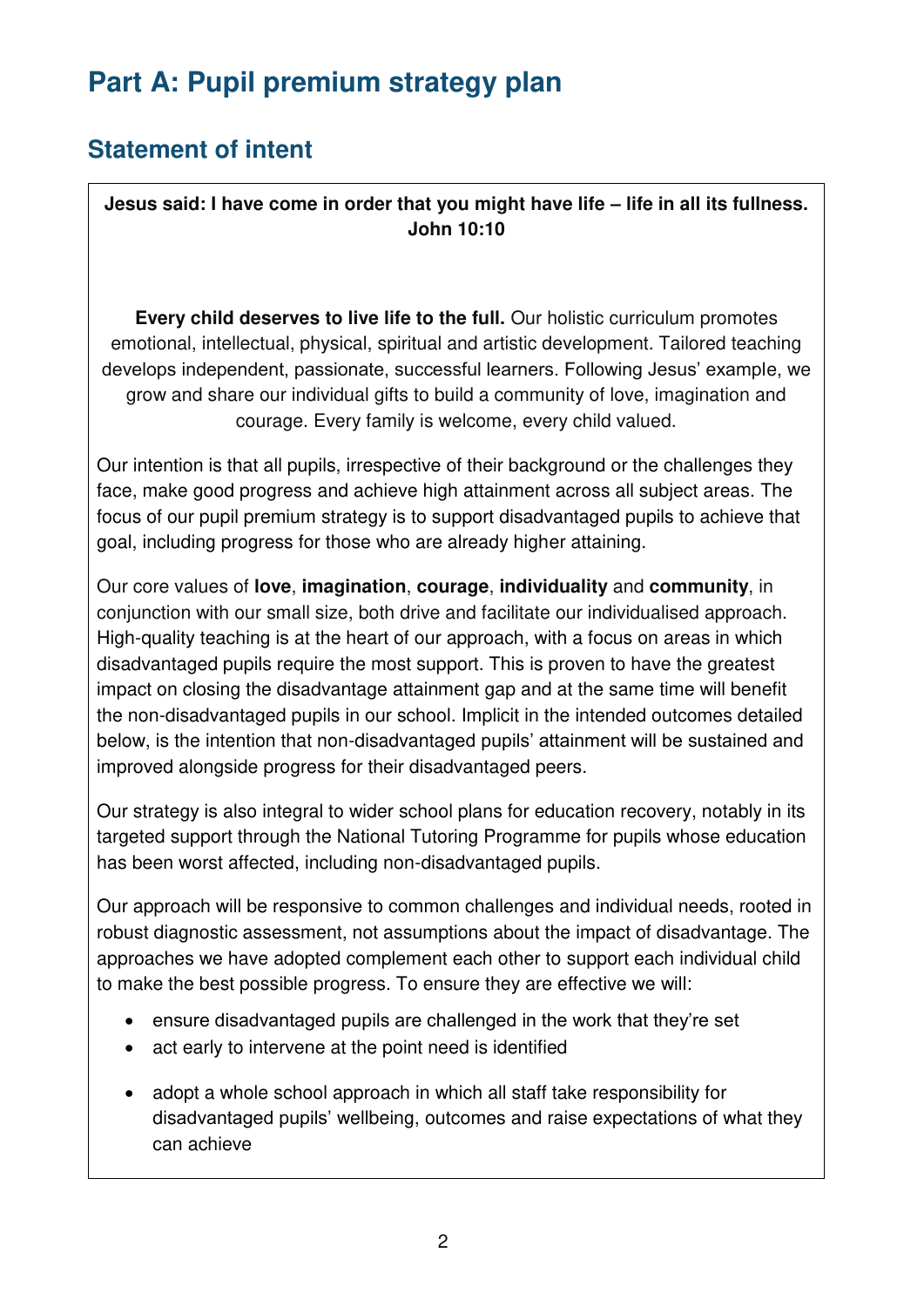# **Challenges**

This details the key challenges to achievement that we have identified among our disadvantaged pupils.

| <b>Challenge</b><br>number | <b>Detail of challenge</b>                                                                                                                                                                                                                                                                                                                                                    |
|----------------------------|-------------------------------------------------------------------------------------------------------------------------------------------------------------------------------------------------------------------------------------------------------------------------------------------------------------------------------------------------------------------------------|
| 1                          | 39% of the group are SEND. This group has been significantly impacted<br>by partial school closures and is significantly under achieving in<br>comparison with peers. Our non-SEND disadvantaged pupils are out<br>performing their peers. Therefore, the school needs to take a different<br>approach depending on whether a disadvantage pupil has SEND.                    |
| $\overline{c}$             | Our assessments and observations indicate that the education and well-<br>being of many of our disadvantaged pupils have been impacted by par-<br>tial school closures to a greater extent than for other pupils. These find-<br>ings are supported by national studies.                                                                                                      |
|                            | This has resulted in significant knowledge gaps leading to some pupils<br>falling further behind age-related expectations, especially in reading and<br>writing.                                                                                                                                                                                                              |
| 3                          | Assessments and observations in KS1 suggest disadvantaged pupils<br>generally have greater difficulties with phonics than their peers. This<br>negatively impacts their development as readers                                                                                                                                                                                |
| 4                          | Our assessments, observations and discussions with pupils and families<br>have identified social and emotional issues for many pupils in this group                                                                                                                                                                                                                           |
|                            | Inclusion referrals for support have markedly increased during the<br>pandemic. 40% of disadvantaged pupils currently require additional<br>support with Social Emotional and Mental Health needs                                                                                                                                                                             |
| 5                          | 74% of disadvantaged pupils are EAL and our assessments and<br>observations show that a large proportion of this group have receptive<br>and expressive language difficulties, which impact on their access to the<br>curriculum.                                                                                                                                             |
| 6                          | Our punctuality data over time shows that a significant proportion of<br>disadvantaged pupils are regularly late to school although their<br>attendance otherwise is good.                                                                                                                                                                                                    |
| 7                          | Social housing in Westminster is very limited and flats tend to be small<br>with no outside space. Pupils are often sharing rooms with their parents<br>and or other siblings. There are a wealth of cultural experiences in the<br>local area and our disadvantaged families are keen to engage with<br>these however, they can only access those, which do not have a cost. |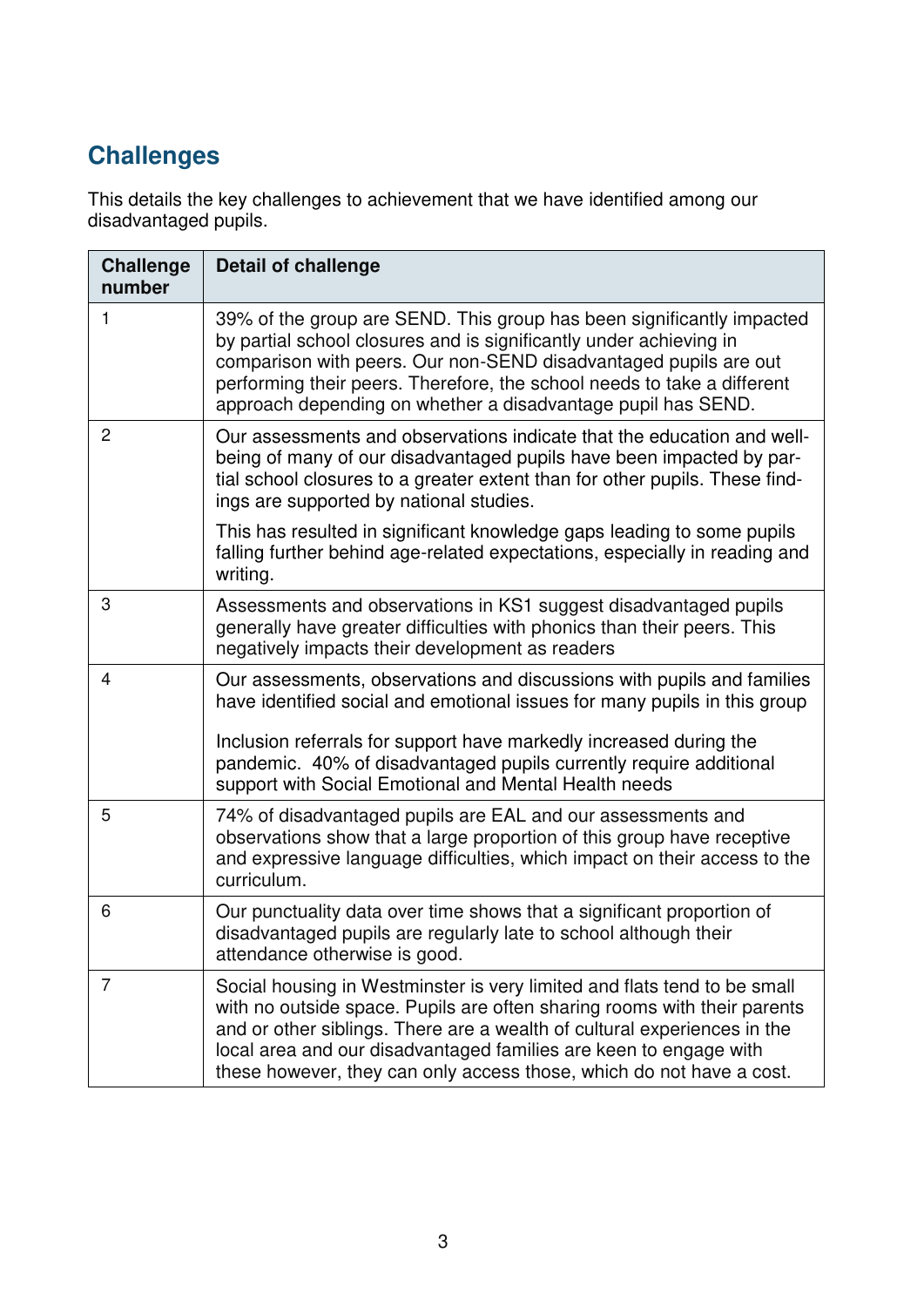# **Intended outcomes**

This explains the outcomes we are aiming for **by the end of our current strategy plan**, and how we will measure whether they have been achieved.

| <b>Intended outcome</b>                                                                                                                                            | <b>Success criteria</b>                                                                                                                                                            |
|--------------------------------------------------------------------------------------------------------------------------------------------------------------------|------------------------------------------------------------------------------------------------------------------------------------------------------------------------------------|
| To ensure all pupils are challenged,<br>especially those with SEND                                                                                                 | 100% of pupils in the disadvantaged group,<br>who also have SEND, make good or better<br>progress, with a greater proportion meeting the<br>expected standard than in Summer 2021. |
| To achieve and sustain improved<br>wellbeing for disadvantaged pupils so that<br>the gap closes between them and their<br>non-disadvantaged peers                  | Sustained high levels of wellbeing from<br>2024/25 demonstrated by:<br>· qualitative data from student voice, student<br>and parent surveys and teacher observations               |
| To improve reading attainment among<br>disadvantaged pupils in KS1                                                                                                 | KS1 reading outcomes in 2024/25 show that<br>100% of disadvantaged pupils without SEND<br>met the expected standard and 100% of the<br>overall group made good or better progress. |
| Improved reading attainment among<br>disadvantaged pupils at the end of KS2                                                                                        | KS2 reading outcomes in 2024/25 show that<br>100% of disadvantaged pupils without SEND<br>met the expected standard and 100% of the<br>overall group made good or better progress. |
| Improved maths attainment for<br>disadvantaged pupils at the end of KS2.                                                                                           | KS2 maths outcomes in 2024/25 show that<br>100% of disadvantaged pupils without SEND<br>met the expected standard and 100% of the<br>overall group made good or better progress.   |
| To achieve and sustain improved<br>punctuality for disadvantaged pupils.                                                                                           | Punctuality in the disadvantaged group is equal<br>to or better than punctuality in non-<br>disadvantaged pupils.                                                                  |
| To continue to provide enrichment<br>experiences for learning and increase<br>cultural capital through local trips, visits to<br>the theatre and residential trips | Maintained and increased access and<br>participation in wider curriculum opportunities                                                                                             |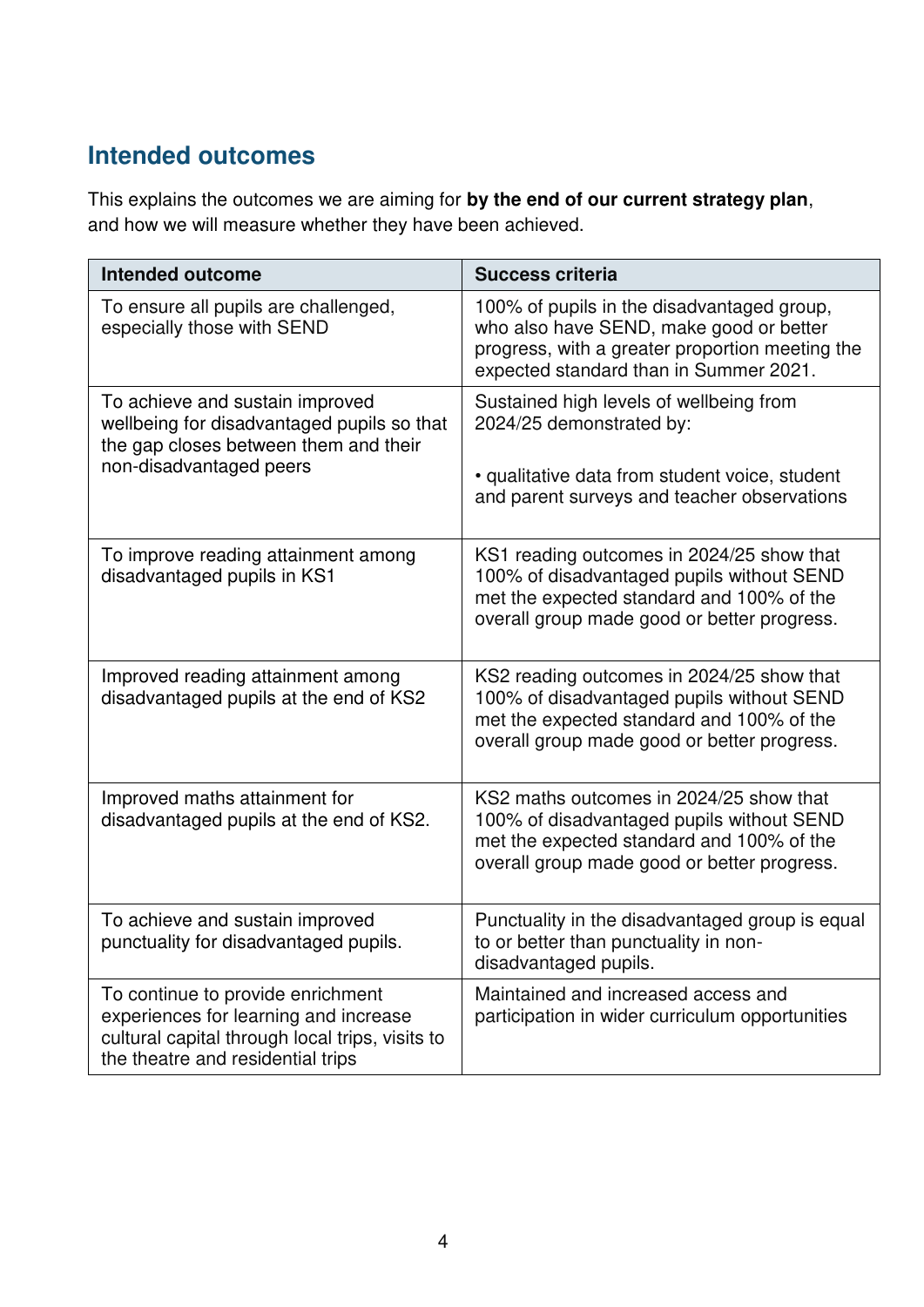# **Activity in this academic year**

This details how we intend to spend our pupil premium (and recovery premium funding) **this academic year** to address the challenges listed above.

### **Teaching (for example, CPD, recruitment and retention)**

Budgeted cost: £ 2700

| <b>Activity</b>                                                                                                                                                                                                        | <b>Evidence that supports this</b><br>approach                                                                                                                                                                                                                                                                                                                         | <b>Challenge</b><br>number(s)<br>addressed |
|------------------------------------------------------------------------------------------------------------------------------------------------------------------------------------------------------------------------|------------------------------------------------------------------------------------------------------------------------------------------------------------------------------------------------------------------------------------------------------------------------------------------------------------------------------------------------------------------------|--------------------------------------------|
| <b>Quality first teaching</b><br>is prioritised, so that<br>children are able to<br>make accelerated<br>progress in Reading,<br><b>Writing and Maths</b><br><b>ECT</b> released from<br>class to undertake<br>training | <b>EEF Pupil Premium Guidance</b>                                                                                                                                                                                                                                                                                                                                      | 1, 2, 3, 4, 5                              |
| Purchase of<br>standardised<br>diagnostic<br>assessments.<br>Training for staff to<br>ensure assessments<br>are interpreted and<br>administered<br>correctly.                                                          | Standardised tests can provide<br>reliable insights into the specific<br>strengths and weaknesses of each<br>pupil to help ensure they receive the<br>correct additional support through<br>interventions or teacher instruction:<br><b>Standardised tests   Assessing and</b><br><b>Monitoring Pupil Progress  </b><br><b>Education Endowment Foundation  </b><br>EEF | 1, 2, 3                                    |
| Purchase a DfE<br>validated Systematic<br><b>Synthetic Phonics</b><br>programme to secure<br>stronger phonics<br>teaching for all pupils.<br>(Sounds Write)                                                            | Phonics approaches have a strong<br>evidence base that indicates a<br>positive impact on the accuracy of<br>word reading particularly for<br>disadvantaged pupils:<br><b>Phonics   Toolkit Strand   Education</b><br><b>Endowment Foundation   EEF</b>                                                                                                                 | 3, 5                                       |
| Enhancement of our<br>maths teaching and<br>curriculum planning in<br>line with DfE and EEF<br>guidance.<br>We will fund teacher<br>release time to embed<br>key elements of guid-<br>ance in school and to            | The DfE non-statutory guidance has<br>been produced in conjunction with<br>the National Centre for Excellence in<br>the Teaching of Mathematics, draw-<br>ing on evidence-based approaches:<br>Maths guidance KS 1 and 2.pdf<br>(publishing.service.gov.uk)<br><b>Improving Mathematics in Key</b><br>Stages 2 and 3                                                   | 1                                          |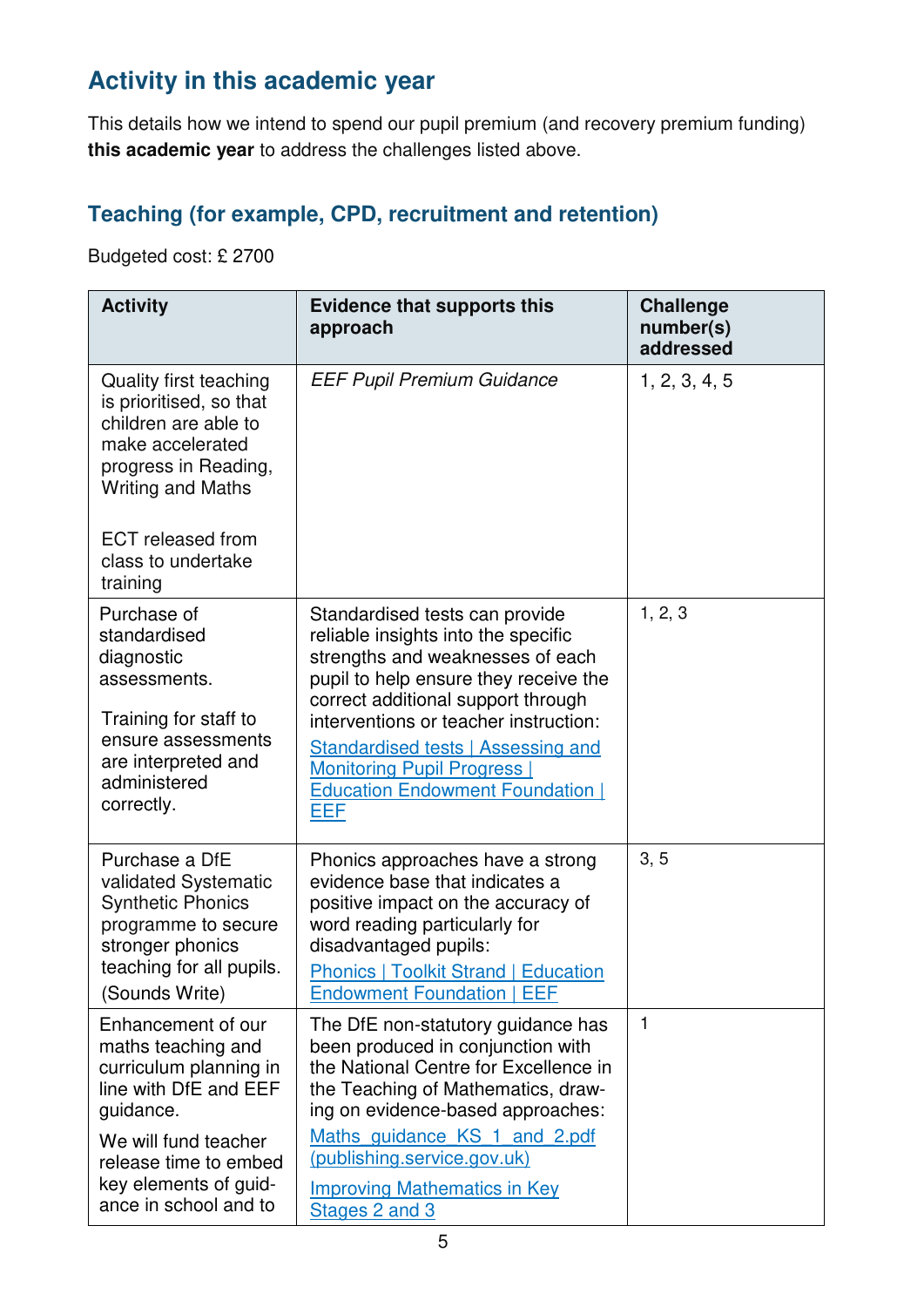| access Maths Hub re-<br>sources and CPD (in-<br>cluding Teaching for<br>Mastery training).                                                                                                                                     |                                                                                                                                                                                                                                                                                                                                             |      |
|--------------------------------------------------------------------------------------------------------------------------------------------------------------------------------------------------------------------------------|---------------------------------------------------------------------------------------------------------------------------------------------------------------------------------------------------------------------------------------------------------------------------------------------------------------------------------------------|------|
| Improve the quality of<br>social and emotional<br>(SEL) learning.<br>SEL approaches will<br>be embedded into<br>routine educational<br>practices and<br>supported by<br>professional<br>development and<br>training for staff. | There is extensive evidence<br>associating childhood social and<br>emotional skills with improved<br>outcomes at school and in later life<br>(e.g., improved academic<br>performance, attitudes, behaviour<br>and relationships with peers):<br><b>EEF Social and Emotional Learn-</b><br>ing.pdf(educationendowmentfounda-<br>tion.org.uk) | 2, 4 |

### **Targeted academic support (for example, tutoring, one-to-one support structured interventions)**

Budgeted cost: £33,076

| <b>Activity</b>                                                                                                                                                          | <b>Evidence that supports this</b><br>approach | <b>Challenge</b><br>number(s)<br>addressed |
|--------------------------------------------------------------------------------------------------------------------------------------------------------------------------|------------------------------------------------|--------------------------------------------|
| Literacy Tutor to<br>support reading and<br>writing $(1-1)$                                                                                                              | <b>EEF Pupil Premium Guidance</b>              | 1,2                                        |
| SENCO time to lead<br>and manage SEN<br>provision ensuring<br>high quality teaching<br>for identified pupils<br>and targeted support<br>for maths in KS2                 | <b>EEF Pupil Premium Guidance</b>              | 1                                          |
| <b>SLA Educational</b><br>Psychologist                                                                                                                                   | <b>EEF Pupil Premium Guidance</b>              | 1, 4                                       |
| Training for staff on<br>emotion coaching,<br>attachment, trauma<br>and specific SEND to<br>enable disadvantaged<br>pupils and SEND<br>overcome barriers to<br>learning. |                                                |                                            |
| Evidence based early<br>intervention                                                                                                                                     | <b>EEF Pupil Premium Guidance</b>              | 3,5                                        |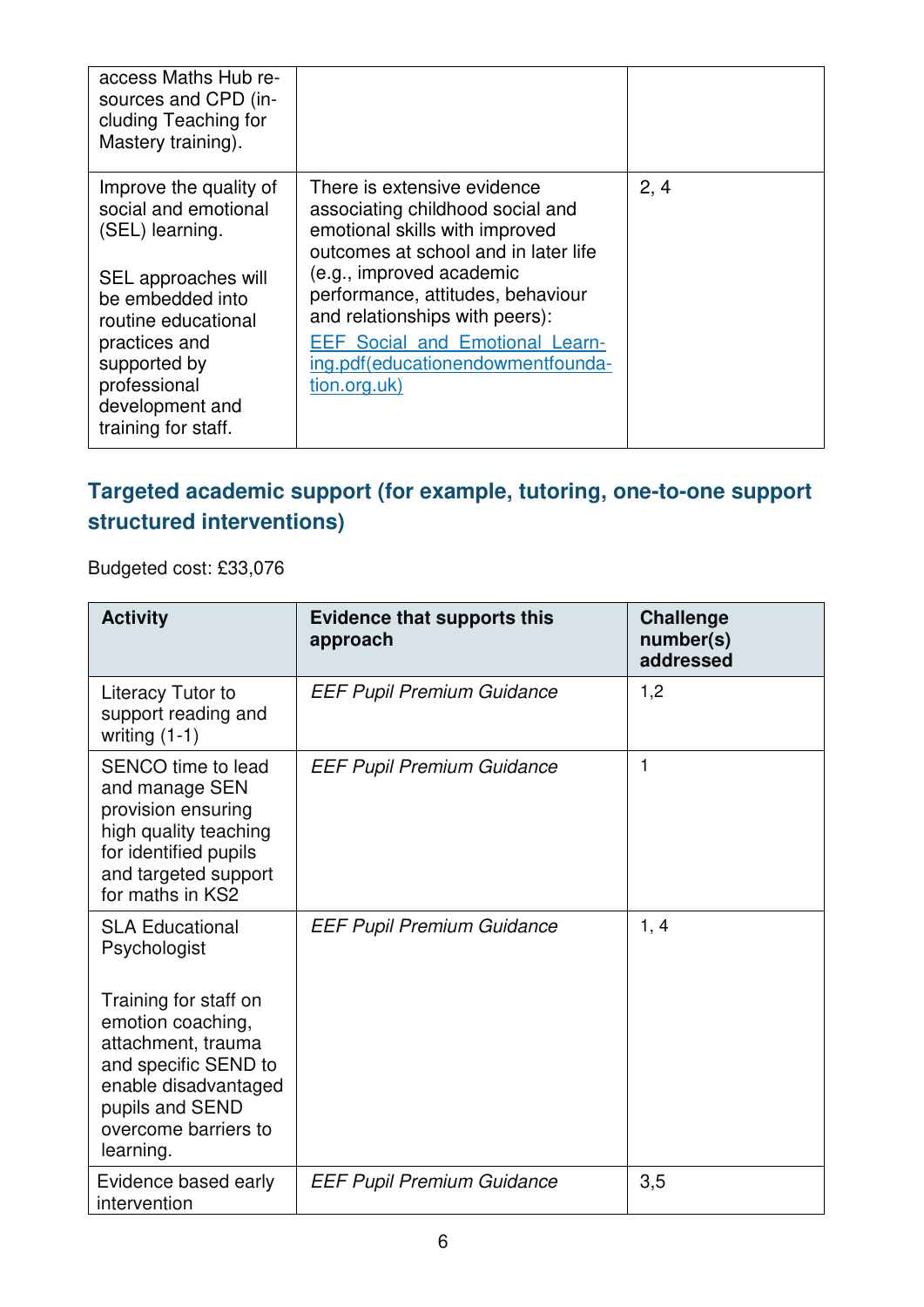| programme to support<br>children's language<br>and early literacy skills<br>(NELI)                                                                                               |                                   |           |
|----------------------------------------------------------------------------------------------------------------------------------------------------------------------------------|-----------------------------------|-----------|
| Intervention teacher<br>Year 1                                                                                                                                                   | <b>EEF Pupil Premium Guidance</b> | 1,3,4,5   |
| Speech and<br>Language Therapist<br>to deliver universal<br>support to teachers<br>and targeted<br>language sessions to<br>pupils, which are<br>supported by LSAs<br>and parents | <b>EEF Pupil Premium Guidance</b> | 1,2,3,4,5 |

### **Wider strategies (for example, related to attendance, behaviour, wellbeing)**

Budgeted cost: £ 10,360

| <b>Activity</b>                                                                                                                           | <b>Evidence that supports this</b><br>approach | <b>Challenge</b><br>number(s)<br>addressed |
|-------------------------------------------------------------------------------------------------------------------------------------------|------------------------------------------------|--------------------------------------------|
| Breakfast club offered<br>to disadvantaged<br>families to improve<br>punctuality and<br>further support the<br>wellbeing of this<br>group | <b>EEF Pupil Premium Guidance</b>              | 4, 6                                       |
| <b>Family Therapist</b><br>offered to<br>disadvantaged pupils<br>to focus on the impact<br>of school closures<br>during the pandemic -    | <b>EEF Pupil Premium Guidance</b>              | 4                                          |
| Subsidy on school<br>trips inc Year 4 and<br>Year 6 residential                                                                           | <b>EEF Pupil Premium Guidance</b>              | 7                                          |

## **Total budgeted cost: £** 46,136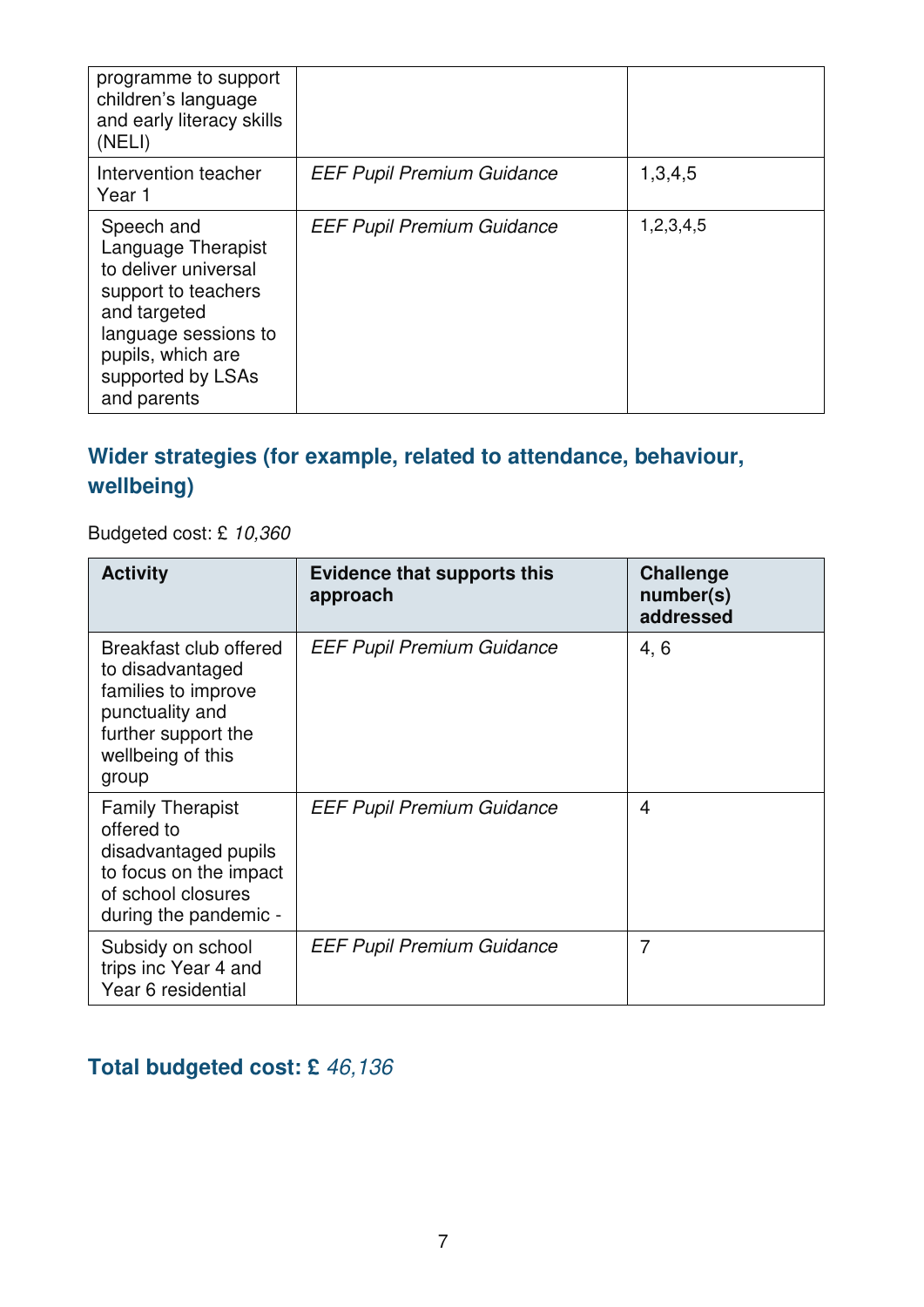# **Part B: Review of outcomes in the previous academic year**

## **Pupil premium strategy outcomes**

Our internal assessments during 2020/21 suggested that the performance of disadvantaged pupils was lower than in the previous year in key areas of the curriculum.

The reasons for these outcomes points primarily to the impact of the global pandemic, which disrupted all areas of the curriculum including behaviour and wellbeing. As evidenced in schools across the country, school closures were most detrimental to our disadvantaged pupils, and they were not able to benefit from our pupil premium funded improvements to teaching and targeted interventions to the degree we had intended. The impact was mitigated by our resolution to maintain a high quality curriculum, including during periods of partial closure, where vulnerable pupils were invited into school and the use of online resources.

Our assessments and observations indicated that pupil wellbeing and mental health were significantly impacted last year and the previous academic year, primarily due to COVID-19-related issues. The impact was particularly acute for disadvantaged pupils. We used pupil premium funding to provide wellbeing support for all pupils, and targeted interventions where required. This led to improvements in progress for the disadvantaged group, with more disadvantaged pupils making accelerated progress than their nondisadvantaged peers. However, overall this group is still attaining less well than their peers. When separating the group into SEND and non-SEND, it is clear the non-SEND pupils attain and progress in line with their peers. The SEND pupils progress in line but do not attain in line, so resources will need to be allocated accordingly.

|                |                      | Summer 2021 |               |                   |
|----------------|----------------------|-------------|---------------|-------------------|
|                | Level                | All         | Disadvantaged | Not disadvantaged |
| <b>Reading</b> | <b>Expected</b>      | 65.6%       | 44.4%         | 71.6%             |
|                | <b>Greater Depth</b> | 22.1%       | 9.7%          | 26.4%             |
| <b>Writing</b> | <b>Expected</b>      | 56.6%       | 33.3%         | 63.2%             |
|                | <b>Greater depth</b> | 12.3%       | 3.7%          | 14.7%             |
| <b>Maths</b>   | <b>Expected</b>      | 60.7%       | 40.7%         | 66.3%             |
|                | <b>Greater Depth</b> | 26.2%       | 18.5%         | 28.4%             |

#### **Impact on attainment for those eligible for funding**